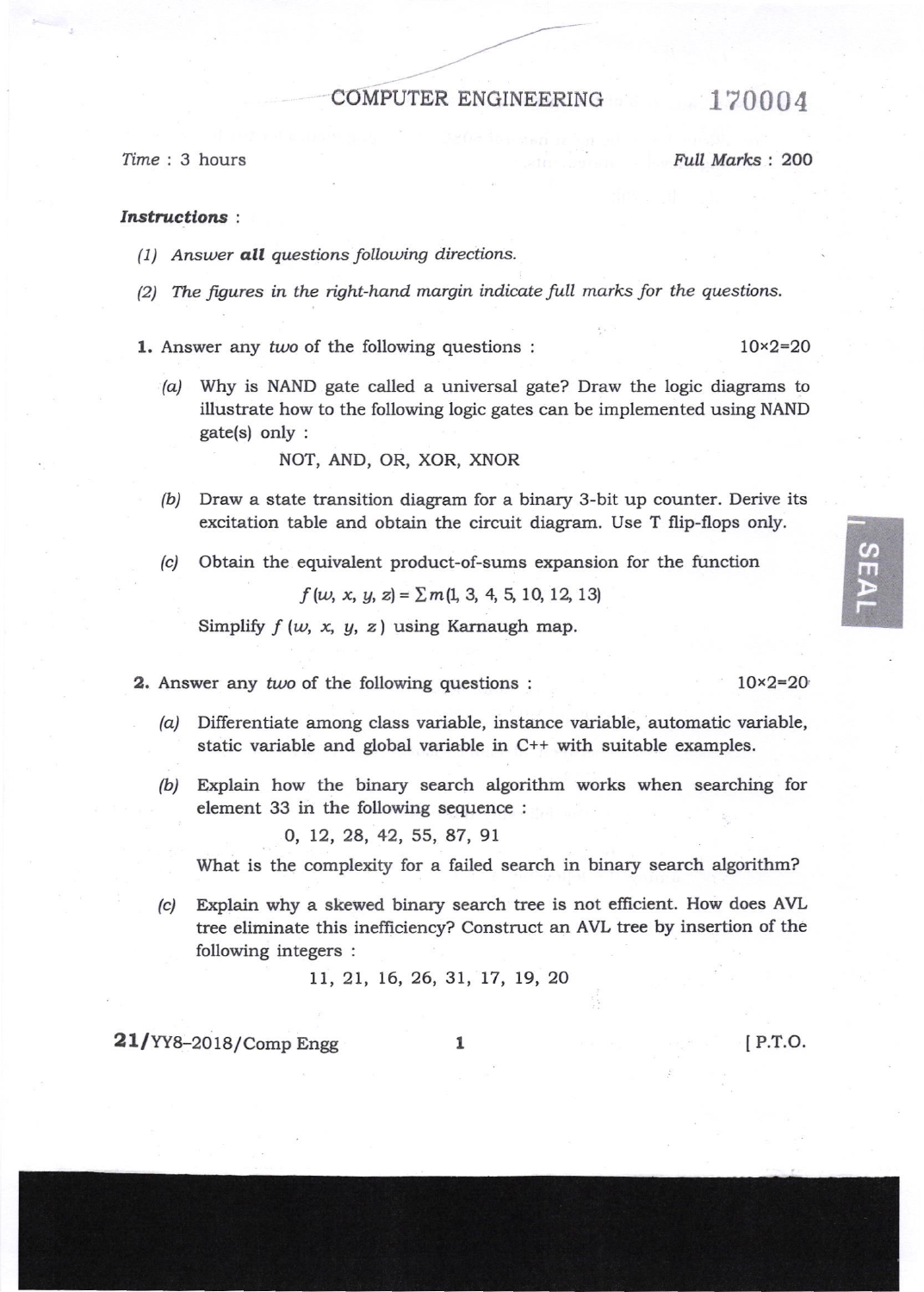- 3. Answer any two of the following questions :  $10 \times 2 = 20$ 
	-
	- (a) Write down the most natural 8086 addressing modes for the following high-level C statements :

- $(i)$   $\mathbf{x}[i] = \mathbf{y}[j];$
- (*ii*) int  $i = *ptr$ ;
- (*iii*) while  $[\text{*ptr++}]$ ;
- $(iv)$   $x = y + 20;$
- $(v)$  --i;
- /b/ Using suitable diagrams, explain the architecture of 8085 processor. Explain the significance of the flag register and use of interrupts.
- (c) If CS = IOOOH, DS = 25AOH, BX = 43A3H, BP = 3400H, find the physical address of the source data for the following instructions :
	- $(i)$  MOVE AL,  $[BX + 1200H]$
	- $(ii)$  ADD BL,  $[BP + 05]$

Identify the addressing modes used and its significance.

4. Answer any two of the following questions :  $10 \times 2 = 20$ 

and the second second

- (a/ Explain the mechanism of dynamic linking with a suitable example. Diferentiate between static and dynamic linking.
- $(b)$  Explain the various sections of an executable—text, bss and data. Where are the local variables stored in an executable?
- (c) Differentiate between absolute loader and relocatable loader, and explain their usage.
- 5. Answer any two of the following questions :  $10 \times 2 = 20$ 
	- /c/ Explain a typical 4-stage instruction pipeline of a RISC processor containing the following stages :
		- Instruction Fetch, Instruction Decode, Instruction Execute, Writeback

Justify why a 4-stage pipelined processor can experience a speedup of up to 4 times.

 $21/YY8-2018/Comp$  Engg

2